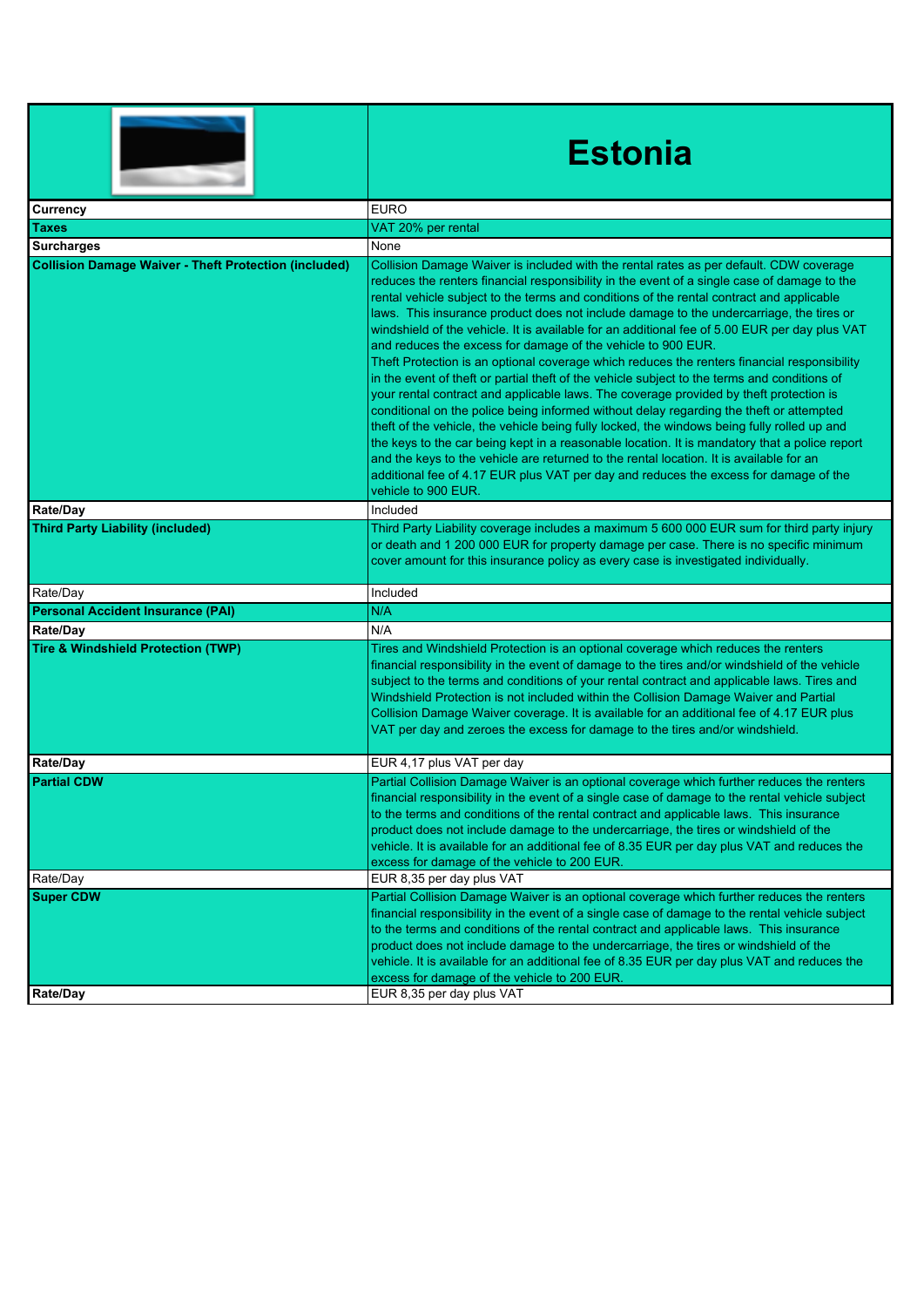| <b>Roadside Assistance</b>                 | Enterprise offers Roadside Assistance in Estonia. The service is conducted by the Tallinn<br>office and is available 24/7 by calling +372 5166261. Roadside Assistance is free inside<br>normal working hours for vehicle breakdowns not caused by driver negligence or in                                                                                                                                                                                                                                                                                                                                                                                                                                                                                                                                                                                                                                                                         |
|--------------------------------------------|----------------------------------------------------------------------------------------------------------------------------------------------------------------------------------------------------------------------------------------------------------------------------------------------------------------------------------------------------------------------------------------------------------------------------------------------------------------------------------------------------------------------------------------------------------------------------------------------------------------------------------------------------------------------------------------------------------------------------------------------------------------------------------------------------------------------------------------------------------------------------------------------------------------------------------------------------|
|                                            | violation of the rental agreement. In cases where the renter and/or authorized drivers are<br>in violation of the rental agreement; charges for the Roadside Assistance and vehicle<br>recovery will apply. These charges will include all expenses to tow/transport the damaged<br>vehicle back to the Tallinn rental location and any additional charges depending on the<br>reason of breakdown. In the case of accidents in which the renter is not responsible<br>and/or additional coverage was taken; the towing or transportation expenses of the<br>damaged vehicle to the Tallinn rental location is covered by Third Party Liability insurance.<br>For out of hours service (18:00 - 09:00) a fee of 36 EUR inclusive of VAT will apply.<br>Roadside Assistance abroad is provided with the same conditions as in Estonia but<br>additional expenses for towing and vehicle recovery back to the Tallinn rental location will<br>apply. |
| <b>Surcharges</b>                          | Free of charge inside normal working hours and not caused by driver negligence or in<br>violation of the rental agreement                                                                                                                                                                                                                                                                                                                                                                                                                                                                                                                                                                                                                                                                                                                                                                                                                          |
| <b>Roadside Assistance Protection Plus</b> | N/A                                                                                                                                                                                                                                                                                                                                                                                                                                                                                                                                                                                                                                                                                                                                                                                                                                                                                                                                                |
| Rate/Day                                   | N/A                                                                                                                                                                                                                                                                                                                                                                                                                                                                                                                                                                                                                                                                                                                                                                                                                                                                                                                                                |
| <b>Renter Requirement</b>                  | "All drivers (renter and additional drivers) must produce a valid driving license at the time of<br>rental. In addition to a valid driving license, the renter must also produce ID card or<br>passport and a major credit card in his/her own name.<br>Multiple-part driving license holders must produce all parts of their license. An international<br>driving permit is required for anyone holding a non-European driving license.<br>Additional ID or further identification checks may be requested if deemed necessary. This<br>may include an identity check with external partners who may check details supplied<br>against databases to which they have access."                                                                                                                                                                                                                                                                      |
| <b>Age Requirements</b>                    | All renters and additional drivers must be 19 or older. The young driver fee for drivers<br>between the ages of 19-20 is 4.20 EUR per day for all car groups. Maximum driving age is<br>75. All fees quoted include VAT.                                                                                                                                                                                                                                                                                                                                                                                                                                                                                                                                                                                                                                                                                                                           |
| <b>Payment Policy</b>                      | "Visa and MasterCard credit cards are accepted as payment for rentals and upon<br>reservation.<br>Deposits: Customers should present valid credit card in his/her own name for security<br>deposit authorization purposes. The deposit amount will cover 1100 EUR and the cost of<br>a full tank of fuel.<br>The deposit is blocked during the rental period and unblocked in 7-10 days after the rental<br>vehicle has been returned in the same condition at the time of rental pickup (no damage,<br>full tank of fuel and no traffic fines or penalties). "                                                                                                                                                                                                                                                                                                                                                                                    |
| Deposit                                    | EUR 1100 and the cost of a full tank of fuel                                                                                                                                                                                                                                                                                                                                                                                                                                                                                                                                                                                                                                                                                                                                                                                                                                                                                                       |
| <b>Additional Driver</b>                   | There will be an additional charge of 15.42 EUR per rental plus VAT for each additional<br>authorized driver. Full rental conditions apply to all additional drivers.                                                                                                                                                                                                                                                                                                                                                                                                                                                                                                                                                                                                                                                                                                                                                                              |
| Rate/Day                                   | EUR 15,42 incl VAT per day per additional driver                                                                                                                                                                                                                                                                                                                                                                                                                                                                                                                                                                                                                                                                                                                                                                                                                                                                                                   |
| <b>Infant Seat</b>                         | Baby seats are available on-request for an additional fee of 8.17 EUR plus VAT per day<br>with a maximum rental fee of 40.85 EUR plus VAT.                                                                                                                                                                                                                                                                                                                                                                                                                                                                                                                                                                                                                                                                                                                                                                                                         |
| <b>Rate/Day</b>                            | See above                                                                                                                                                                                                                                                                                                                                                                                                                                                                                                                                                                                                                                                                                                                                                                                                                                                                                                                                          |
| <b>Child Safety Seat</b>                   | Child seats are available on-request for an additional fee of 8.17 EUR plus VAT per day<br>with a maximum rental fee of 40.85 EUR plus VAT.                                                                                                                                                                                                                                                                                                                                                                                                                                                                                                                                                                                                                                                                                                                                                                                                        |
| <b>Rate/Day</b>                            | See above                                                                                                                                                                                                                                                                                                                                                                                                                                                                                                                                                                                                                                                                                                                                                                                                                                                                                                                                          |
| <b>Child Booster Seat</b>                  | Booster seats are available on-request for an additional fee of 8.17 EUR plus VAT per day<br>with a maximum rental fee of 40.85 EUR plus VAT.                                                                                                                                                                                                                                                                                                                                                                                                                                                                                                                                                                                                                                                                                                                                                                                                      |
| <b>Rate/Day</b>                            | See above                                                                                                                                                                                                                                                                                                                                                                                                                                                                                                                                                                                                                                                                                                                                                                                                                                                                                                                                          |
| <b>GPS Navigation Device</b>               | GPS is available on-request for an additional fee of 6.88 EUR plus VAT per day.                                                                                                                                                                                                                                                                                                                                                                                                                                                                                                                                                                                                                                                                                                                                                                                                                                                                    |
| <b>Rate/Day</b>                            | See above                                                                                                                                                                                                                                                                                                                                                                                                                                                                                                                                                                                                                                                                                                                                                                                                                                                                                                                                          |
| <b>Ski Racks</b>                           | N/A                                                                                                                                                                                                                                                                                                                                                                                                                                                                                                                                                                                                                                                                                                                                                                                                                                                                                                                                                |
| Rate/Day                                   | N/A                                                                                                                                                                                                                                                                                                                                                                                                                                                                                                                                                                                                                                                                                                                                                                                                                                                                                                                                                |
| <b>Snow Chains</b>                         | N/A                                                                                                                                                                                                                                                                                                                                                                                                                                                                                                                                                                                                                                                                                                                                                                                                                                                                                                                                                |
| <b>Rate/Day</b>                            | N/A                                                                                                                                                                                                                                                                                                                                                                                                                                                                                                                                                                                                                                                                                                                                                                                                                                                                                                                                                |
| <b>Snow Tires</b>                          | N/A                                                                                                                                                                                                                                                                                                                                                                                                                                                                                                                                                                                                                                                                                                                                                                                                                                                                                                                                                |
| Rate/Day                                   | N/A                                                                                                                                                                                                                                                                                                                                                                                                                                                                                                                                                                                                                                                                                                                                                                                                                                                                                                                                                |
| <b>Safety kit</b>                          | A safety kit consisting of a safety triangle and safety jacket is required by law and is<br>provided in all rental vehicles.                                                                                                                                                                                                                                                                                                                                                                                                                                                                                                                                                                                                                                                                                                                                                                                                                       |
| Rate/Day                                   | Included                                                                                                                                                                                                                                                                                                                                                                                                                                                                                                                                                                                                                                                                                                                                                                                                                                                                                                                                           |